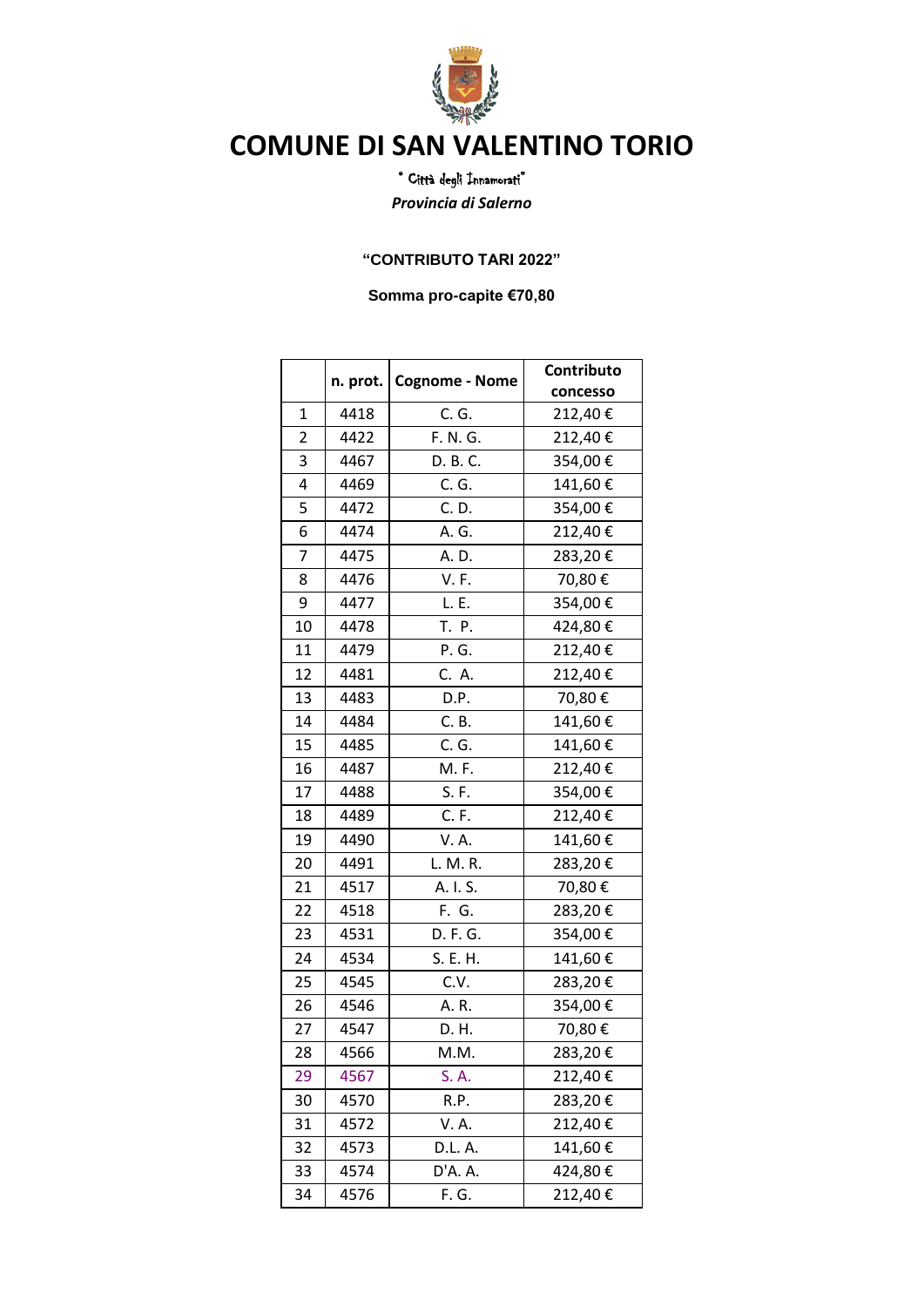| 35 | 4577 | E.V.     | 283,20€ |
|----|------|----------|---------|
| 36 | 4579 | N. A.    | 212,40€ |
| 37 | 4581 | C.L.     | 283,20€ |
| 38 | 4590 | V. M.    | 283,20€ |
| 39 | 4591 | D. S.    | 354,00€ |
| 40 | 4592 | M. V.    | 283,20€ |
| 41 | 4593 | A. R.    | 212,40€ |
| 42 | 4594 | D. C. V. | 283,20€ |
| 43 | 4595 | C. A.    | 283,20€ |
| 44 | 4597 | P.U.     | 212,40€ |
| 45 | 4598 | A. F.    | 354,00€ |
| 46 | 4599 | 0. A.    | 283,20€ |
| 47 | 4600 | P.F.     | 212,40€ |
| 48 | 4601 | S. N.    | 354,00€ |
| 49 | 4602 | V.R.     | 212,40€ |
| 50 | 4622 | B.M.     | 141,60€ |
| 51 | 4635 | F. F.    | 283,20€ |
| 52 | 4637 | M. C.    | 283,20€ |
| 53 | 4638 | R. A.    | 354,00€ |
| 54 | 4642 | M.R.     | 283,20€ |
| 55 | 4644 | P. G.    | 212,40€ |
| 56 | 4661 | S. A.    | 283,20€ |
| 57 | 4662 | D. F. A. | 283,20€ |
| 58 | 4679 | T. A.M.  | 70,80€  |
| 59 | 4680 | S. A.    | 283,20€ |
| 60 | 4681 | B. C.    | 70,80€  |
| 61 | 4689 | V.C.     | 212,40€ |
| 62 | 4690 | D.P. M.  | 354,00€ |
| 63 | 4693 | R. V.    | 141,60€ |
| 64 | 4699 | P. D.    | 212,40€ |
| 65 | 4704 | V. F.    | 283,20€ |
| 66 | 4709 | L.L.     | 283,20€ |
| 67 | 4710 | V. P.    | 283,20€ |
| 68 | 4712 | V.F.     | 354,00€ |
| 69 | 4714 | D'A. F.  | 70,80€  |
| 70 | 4717 | P. G.    | 354,00€ |
| 71 | 4721 | T. L.    | 354,00€ |
| 72 | 4737 | V.L.     | 283,20€ |
| 73 | 4744 | F. E.    | 283,20€ |
| 74 | 4745 | A. L.    | 283,20€ |
| 75 | 4746 | C. S.    | 283,20€ |
| 76 | 4747 | A. N.    | 283,20€ |
| 77 | 4748 | C. A.    | 141,60€ |
| 78 | 4749 | V. G.    | 70,80€  |
| 79 | 4752 | R.R.     | 283,20€ |
| 80 | 4755 | P. G.    | 283,20€ |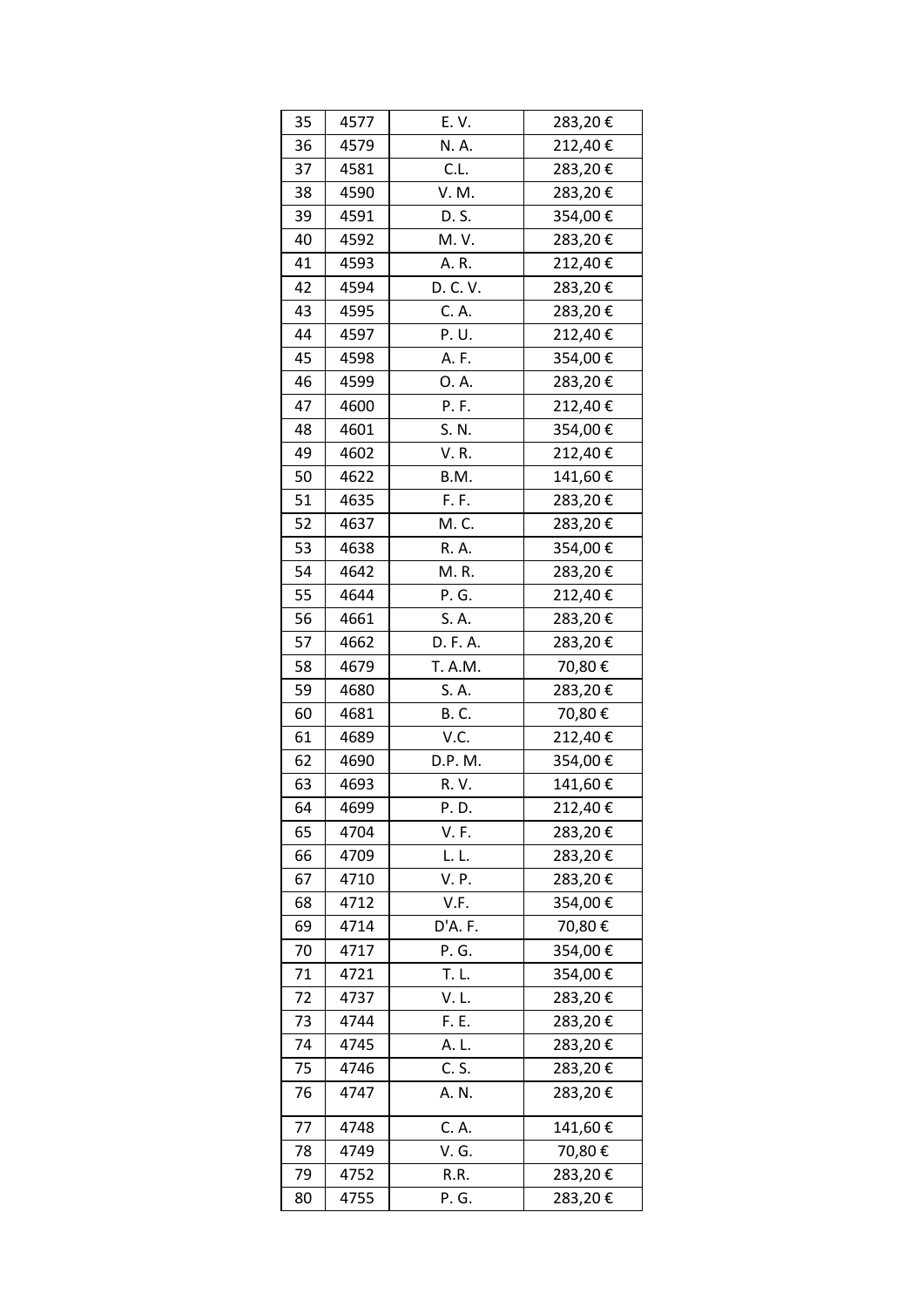| 81  | 4763 | C.G.        | 212,40€ |
|-----|------|-------------|---------|
| 82  | 4764 | C. E.       | 212,40€ |
| 83  | 4775 | H. C.       | 70,80€  |
| 84  | 4776 | M.M.        | 283,20€ |
| 85  | 4778 | M. S.       | 283,20€ |
| 86  | 4782 | R. M.       | 354,00€ |
| 87  | 4783 | D. F. L.    | 70,80€  |
| 88  | 4784 | A. G.       | 212,40€ |
| 89  | 4788 | M. A.       | 283,20€ |
| 90  | 4789 | M.L.        | 354,00€ |
| 91  | 4790 | D' M. R.    | 212,40€ |
| 92  | 4792 | M.R. D.     | 141,60€ |
| 93  | 4794 | S. R.       | 283,20€ |
| 94  | 4800 | V.B.        | 283,20€ |
| 95  | 4806 | R. C.       | 283,20€ |
| 96  | 4813 | A. S.       | 283,20€ |
| 97  | 4826 | I. R. M.    | 212,40€ |
| 98  | 4827 | D'A. G.     | 283,20€ |
| 99  | 4829 | C. F.       | 283,20€ |
| 100 | 4831 | F. F.       | 354,00€ |
| 101 | 4837 | F. N.       | 283,20€ |
| 102 | 4843 | S. L.       | 283,20€ |
| 103 | 4848 | P.P.        | 424,80€ |
| 104 | 4851 | D'A. G.     | 354,00€ |
| 105 | 4859 | C.V.        | 212,40€ |
| 106 | 4862 | M. A.       | 212,40€ |
| 107 | 4864 | M. A.       | 141,60€ |
| 108 | 4866 | C. R.       | 283,20€ |
| 109 | 4867 | C. C.       | 283,20€ |
| 110 | 4869 | Z. N.       | 212,40€ |
| 111 | 4877 | <b>B.D.</b> | 283,20€ |
| 112 | 4878 | F. S.       | 212,40€ |
| 113 | 4880 | M. A.       | 283,20€ |
| 114 | 4917 | D.P. R.     | 212,40€ |
| 115 | 4922 | S. A.       | 141,60€ |
| 116 | 4952 | C. M.       | 212,40€ |
| 117 | 4962 | P. G.       | 283,20€ |
| 118 | 4982 | L. A.       | 70,80€  |
| 119 | 5002 | C. G.       | 212,40€ |
| 120 | 5003 | C.L.        | 212,40€ |
| 121 | 5006 | M. G.       | 283,20€ |
| 122 | 5007 | T. A.       | 354,00€ |
| 123 | 5010 | G. M.       | 354,00€ |
| 124 | 5012 | M.F.        | 283,20€ |
| 125 | 5014 | R. A.       | 212,40€ |
| 126 | 5015 | H. N.       | 283,20€ |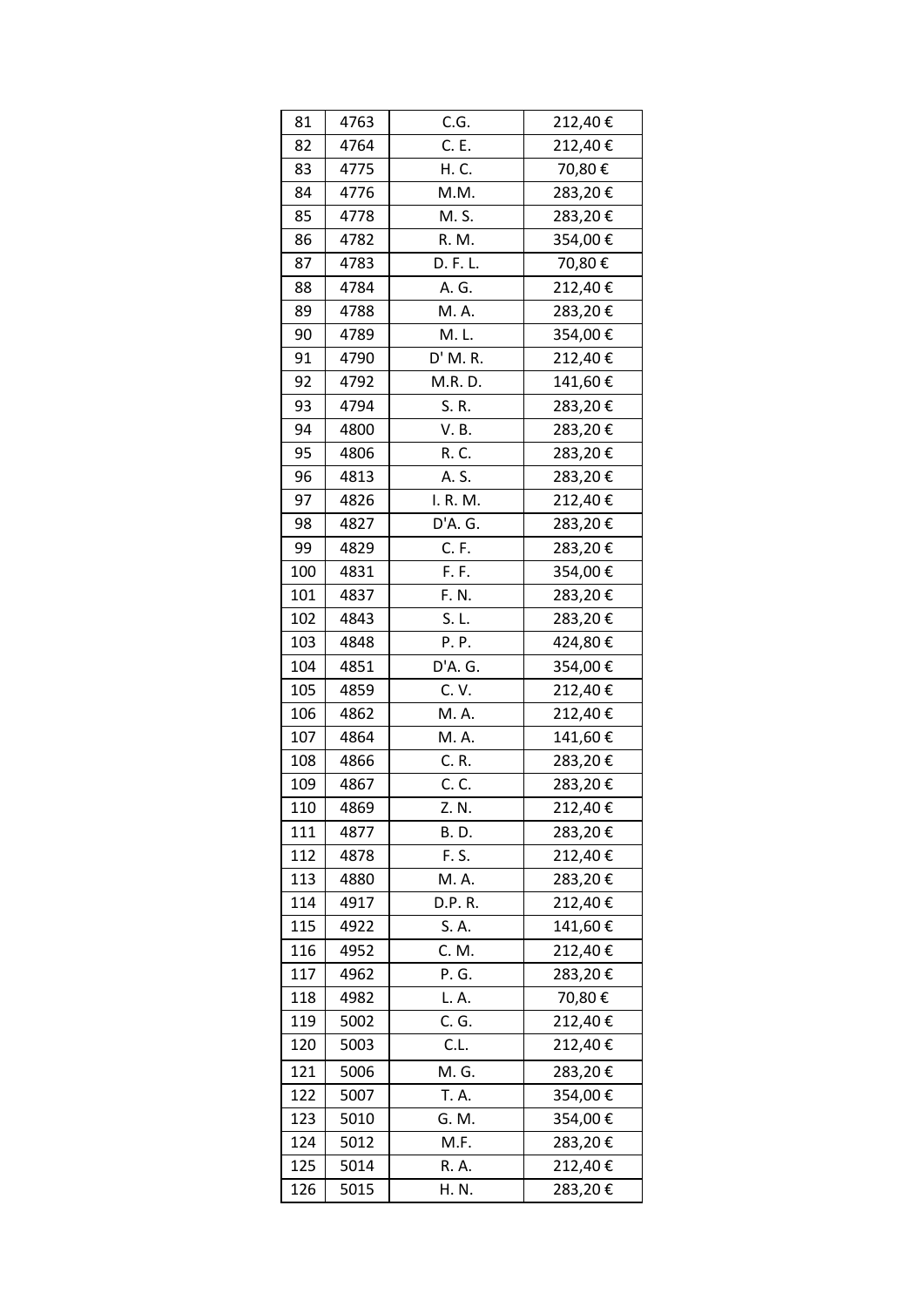| 127 | 5017 | P.C.            | 212,40€ |
|-----|------|-----------------|---------|
| 128 | 5018 | S.G.            | 283,20€ |
| 129 | 5020 | <b>B.A.</b>     | 283,20€ |
| 130 | 5021 | C. C.           | 283,20€ |
| 131 | 5023 | L. R.           | 212,40€ |
| 132 | 5024 | V. A.           | 354,00€ |
| 133 | 5027 | A.A.            | 212,40€ |
| 134 | 5028 | D'A. G.         | 141,60€ |
| 135 | 5029 | C.F.            | 283,20€ |
| 136 | 5030 | C. R.           | 141,60€ |
| 137 | 5057 | C. G. G.        | 141,60€ |
| 138 | 5058 | A.L.            | 141,60€ |
| 139 | 5059 | L. E. P.        | 212,40€ |
| 140 | 5061 | A. C.           | 283,20€ |
| 141 | 5063 | S. C.           | 283,20€ |
| 142 | 5064 | M. G.           | 141,60€ |
| 143 | 5065 | V. M.           | 141,60€ |
| 144 | 5066 | S. M.           | 354,00€ |
| 145 | 5067 | V.C.            | 283,20€ |
| 146 | 5070 | A.G.            | 283,20€ |
| 147 | 5074 | C.A.            | 212,40€ |
| 148 | 5076 | G.M.            | 424,80€ |
| 149 | 5077 | C. E.           | 354,00€ |
| 150 | 5078 | E. C.           | 283,20€ |
| 151 | 5095 | R. V.           | 283,20€ |
| 152 | 5097 | R. G.           | 212,40€ |
| 153 | 5098 | A. P.           | 212,40€ |
| 154 | 5120 | D. F. A.        | 354,00€ |
| 155 | 5123 | V. A.           | 283,20€ |
| 156 | 5130 | C. N.           | 212,40€ |
| 157 | 5135 | F. D.           | 283,20€ |
| 158 | 5139 | M. F.           | 354,00€ |
| 159 | 5141 | R. G.           | 212,40€ |
| 160 | 5142 | <b>B. R. P.</b> | 141,60€ |
| 161 | 5143 | B. C.           | 283,20€ |
| 162 | 5144 | F. S.           | 141,60€ |
| 163 | 5150 | M. V.           | 212,40€ |
| 164 | 5156 | <b>B.</b> E.    | 283,20€ |
| 165 | 5157 | S. W.           | 141,60€ |
| 166 | 5158 | C. R.           | 283,20€ |
| 167 | 5160 | S.A.            | 283,20€ |
| 168 | 5161 | M. S.           | 354,00€ |
| 169 | 5163 | C.A.            | 212,40€ |
| 170 | 5164 | C.G.            | 283,20€ |
| 171 | 5165 | G. R.           | 354,00€ |
| 172 | 5166 | P. M. D.        | 141,60€ |